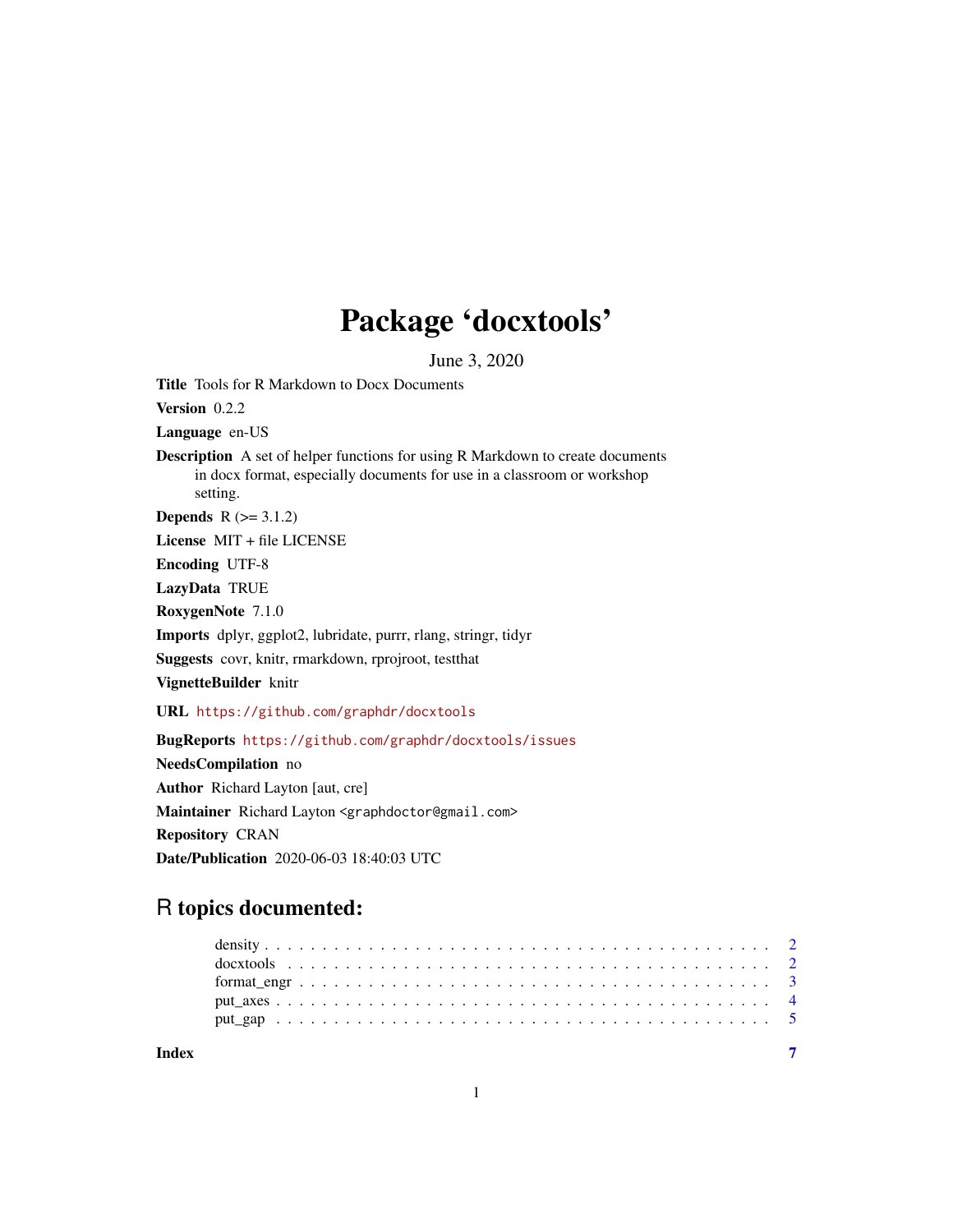<span id="page-1-0"></span>

#### Description

Air density at room temperature. A data frame to illustrate features of the format\_engr() and align\_pander() functions.

#### Usage

density

#### Format

A data frame with columns:

date A date variable.

trial A character variable.

T\_K Numeric air temperature in Kelvin.

p\_Pa Numeric air pressure in Pascals.

**R** Numeric gas constant in  $J/(kg K)$ 

density Numeric air density in kg/m^3

docxtools *docxtools: R Markdown to docx helper functions.*

#### Description

The docxtools package provides a set of helper functions for using R Markdown to create documents in docx format, especially documents for use in a classroom or workshop setting.

#### Details

The package provides two categories of functions: one for formatting numbers and tables; and one for placing specific objects in a docx output document.

#### Number and table formatting

format\_engr() Format numerical variables in engineering notation.

#### Insert objects into docx documents

put\_axes() Insert a two-dimensional coordinate axes in a document. put\_gap() Insert a gap or whitespace in a document.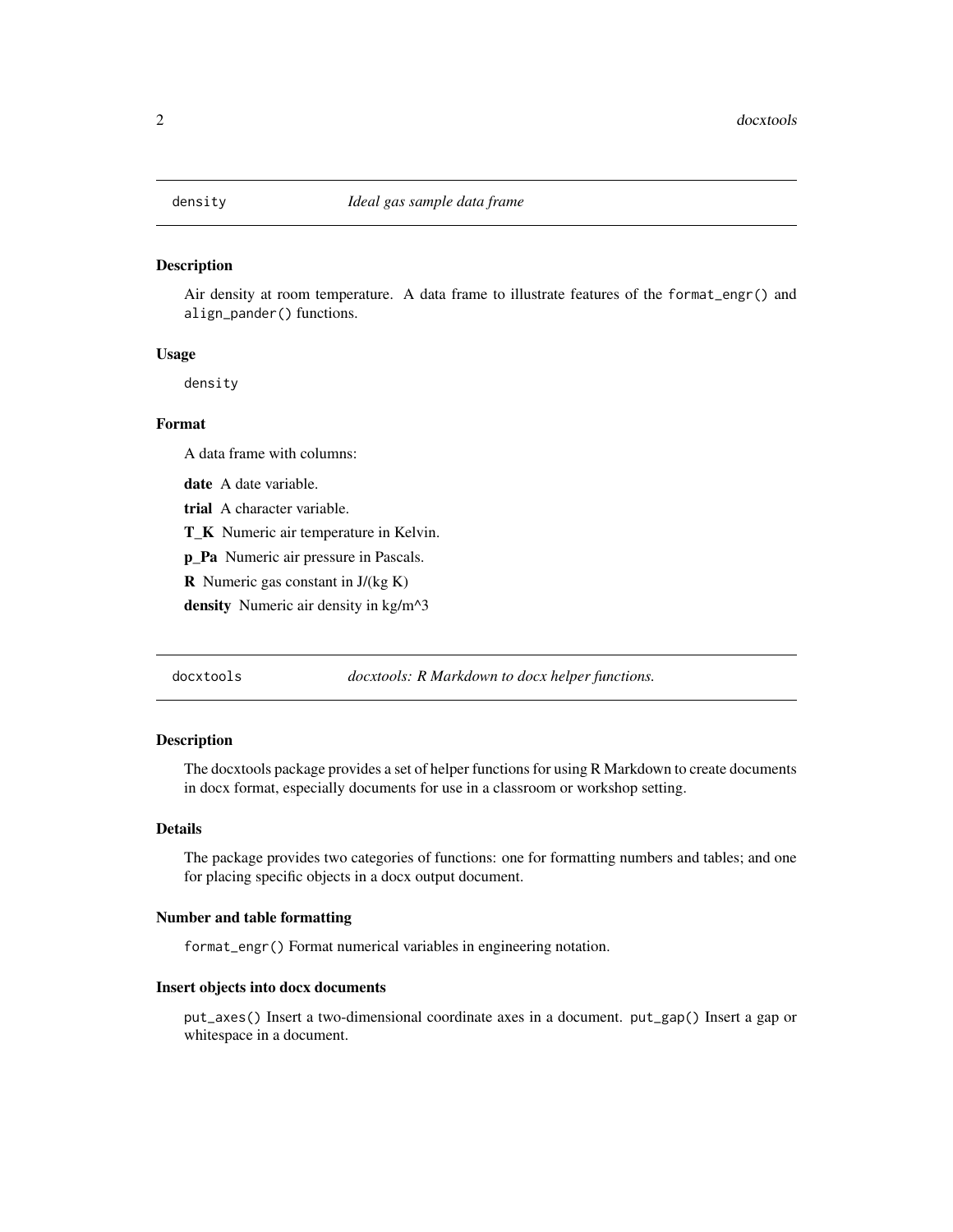<span id="page-2-0"></span>

#### Description

Converts numeric variables in a data frame into character variables formatted in engineering notation. The formatted character variables are delimited with \$...\$ for rendering as inline math.

#### Usage

format\_engr(x, sigdig = NULL, ambig\_0\_adj = FALSE)

#### Arguments

|             | A data frame with numeric variables to be formatted.                                                                                                            |
|-------------|-----------------------------------------------------------------------------------------------------------------------------------------------------------------|
| sigdig      | An optional vector of significant digits.                                                                                                                       |
| ambig_0_adj | An optional logical to adjust the format to remove ambiguous trailing zeros. If<br>TRUE, the decimal point is moved three places to the left. Default is FALSE. |

#### Details

Engineering notation is a subset of scientific notation: the exponent of ten must be divisible by three. Powers of ten are written with a product symbol (the LaTeX \times symbol), not computer E-notation. The numerical output strings are bounded by  $\frac{1}{2}$ ...  $\frac{1}{2}$  for rendering in math mode.

The output format is "coefficient x  $10^{\circ}$ exponent" except for exponents equal to 0, 1, or 2. In these cases, the output format is floating-point.

The input argument is a data frame with at least one numeric variable. Only double variables (not integers and not dates) are formatted in powers of ten.

The function distinguishes between integers that represent factors and those that represent numerical integers. Numerical integers are returned as characters in math mode. Factors and other nonnumeric variables are returned unaffected.

Each double variable (except dates) can be assigned its own number of significant digits. The default is 4. If sigdig is a single value, it is used for all variables; if a vector, it must have the same number of elements as there are double variables in the data frame. Setting sigdig = 0 returns the double variables as characters but unaltered.

For numbers with no decimal point, trailing zeros can be ambiguous. Such numbers can be optionally reported with the decimal moved an additional three places to the left.

To learn more about docxtools, start with the vignettes: browseVignettes(package = "docxtools").

#### Value

A data frame with numeric variables converted to formatted strings bounded by "\$...\$".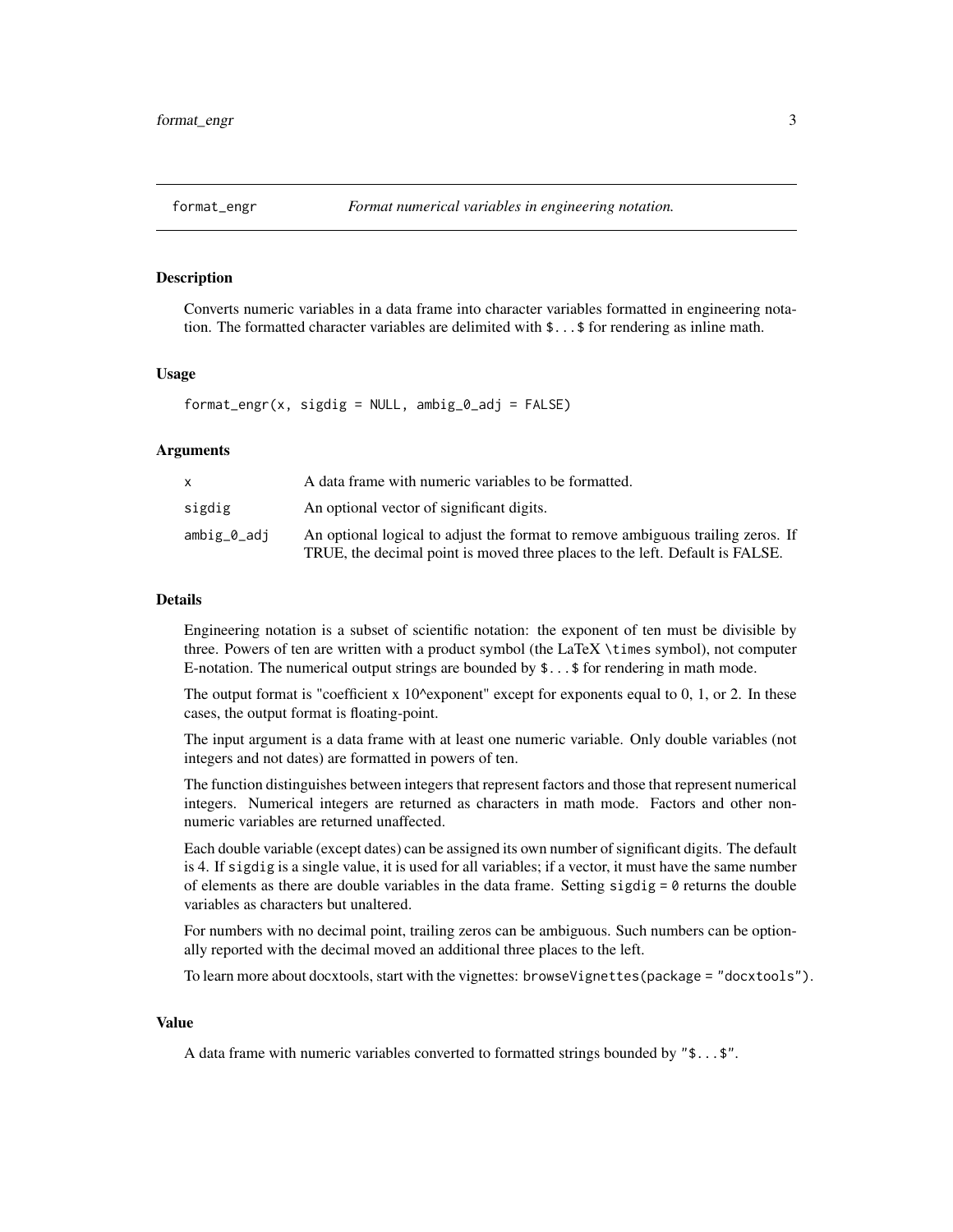#### Examples

```
# Factors unaffected; ambiguous trailing zeros.
data("CO2")
x \leftarrow as.data frame(head(CO2, n = 5L))format_engr(x)
format_engr(x, sigdig = c(0, 3))
format_engr(x, sigdig = c(3, 3), ambig_0_adj = TRUE)
# Ordered factor unaffected; ambiguous trailing zeros.
data("DNase")
x \le - as.data.frame(tail(DNase, n = 5L))
format_engr(x)
format_engr(x, sigdig = c(6, 3))
format_engr(x, sigdig = c(6, 3), ambig_0_adj = TRUE)
# Integers returned unchanged but delimited; NA unchanged.
data("airquality")
x \le - head(airquality, n = 6L)
format_engr(x, sigdig = 3)
```
put\_axes *Insert a two-dimensional coordinate axes in a document.*

#### Description

Creates an empty, 2-dimensional, coordinate axes using ggplot2: no scales, no tick marks, no axis labels.

#### Usage

put\_axes(quadrant = NULL, col = NULL, size = NULL)

#### Arguments

| quadrant | : The quadrant to plot, $1, 2, 3, 4$ , or 0 for all four. Default is the first quadrant. |
|----------|------------------------------------------------------------------------------------------|
| co1      | : Line color, default is "gray60".                                                       |
| size     | : Line width, default is $0.5$ .                                                         |

#### Details

The size of the figure is determined when printed, e.g., using knitr in an R Markdown script, the figure height in inches is set with the fig.height code chunk option.

#### Value

The empty axes.

<span id="page-3-0"></span>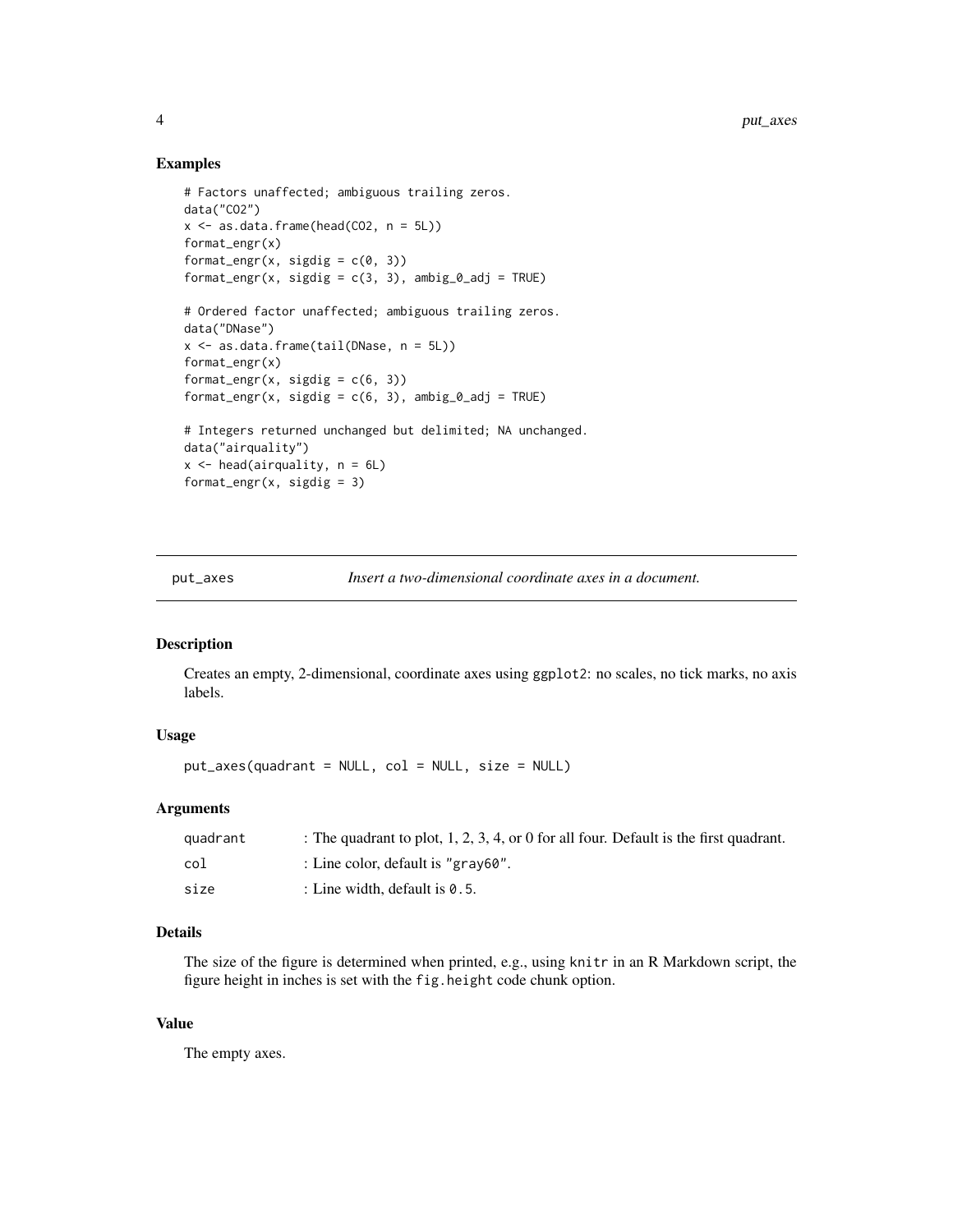#### <span id="page-4-0"></span>put\_gap 5

#### Examples

```
put_axes()
put_axes(quadrant = 0)
put_axes(col = "red")
put_axes(size = 1)
## Not run:
# In an R Markdown script
```{r fig.height = 3.2}
put_axes()
\ddot{\phantom{0}}## End(Not run)
```
put\_gap *Insert a gap or whitespace in a document.*

## Description

Creates white space in a document by creating an empty plot in ggplot2. Border and fill can be specified to create a box. The defaults are transparent.

#### Usage

put\_gap(col = NULL, fill = NULL)

#### Arguments

| col  | Border color, default is "transparent" |
|------|----------------------------------------|
| fill | Fill color, default is "transparent"   |

#### Details

Allows the author of Rmd to docx documents to insert a vertical white space of specified height, particularly useful in creating documents that users are expected to write in, such as workshop or student lab materials.

The dimensions of the gap are determined when it is printed, e.g., using knitr in an R Markdown script, the box height in inches is set with the fig.height code chunk option.

#### Value

Prints the box to the output document.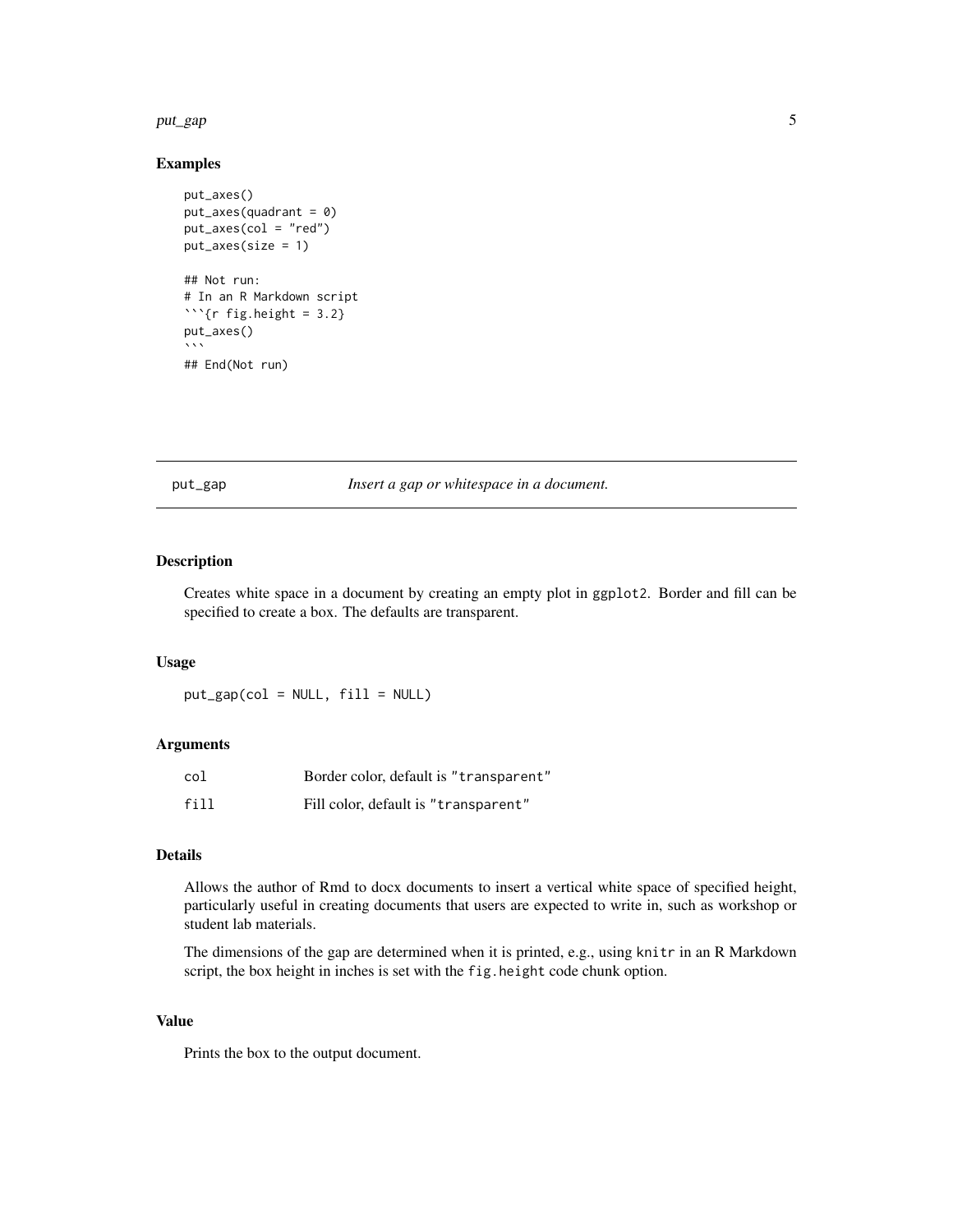## Examples

```
put_gap()
put\_gap(col = "gray")put\_gap(col = "black", fill = "gray")## Not run:
# In an R Markdown script
```{r fig.height = 0.75}
put_gap()
\sum## End(Not run)
```